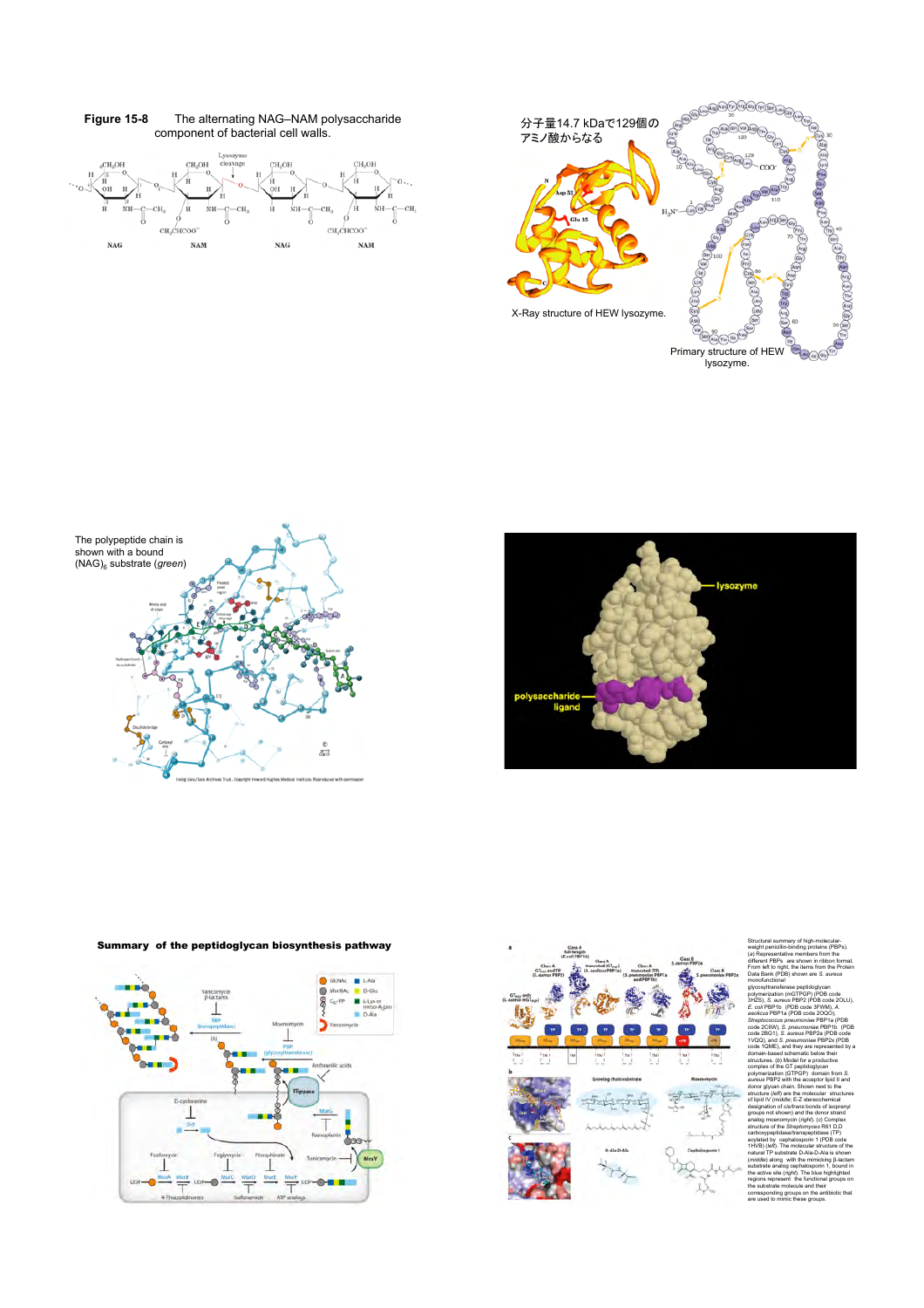

Conceptual models of peptidoglycan organization include the (a) layered, (b) scaffold, and (c) disorganized<br>layered arangements. Panels a-c depict the disaccharides as green pills and the stretched peptide cross-<br>links as



( $f$ ) AFM of the inner-facing surface of a  $B$ . subtilis peptidoglycan layer with increasing magnification and a<br>schematic ( $far\dot{rad}$ ), revealing the "twisted cable" architecture ( $f$ eature). Deckground  $B$ ) in all four pa

細胞質におけるペプチドグリカンプレカーサーの合成







V<sub>i</sub> = RT/zF · ln(A<sub>O</sub>/A<sub>i</sub>) ------ネルンストの式

V<sub>o</sub>=0mVとしたときの平衡時の電気化学ポテンシャル

## 平衡電位を求める

$$
RT/zF = \frac{\frac{\cancel{v}_1 - \cancel{v}}{\text{mol} \cdot \cancel{K}} \cdot \cancel{K}}{\frac{\cancel{v}_1 - \cancel{v}}{\cancel{K}} \cdot \cancel{K} \cdot \text{mol}} = \frac{\cancel{W}}{\text{mol} \cdot \cancel{K}}
$$

平衡電位 (ΔΨ) = RT/zF ·  $ln(A_0/A_1)$  $=\frac{8.314 \times 298}{1 \times 96500} \times 2.303 \cdot \log(A_0/A_1)$ 

 $= 0.059 \cdot log(A_0/A_i)$ ---volt